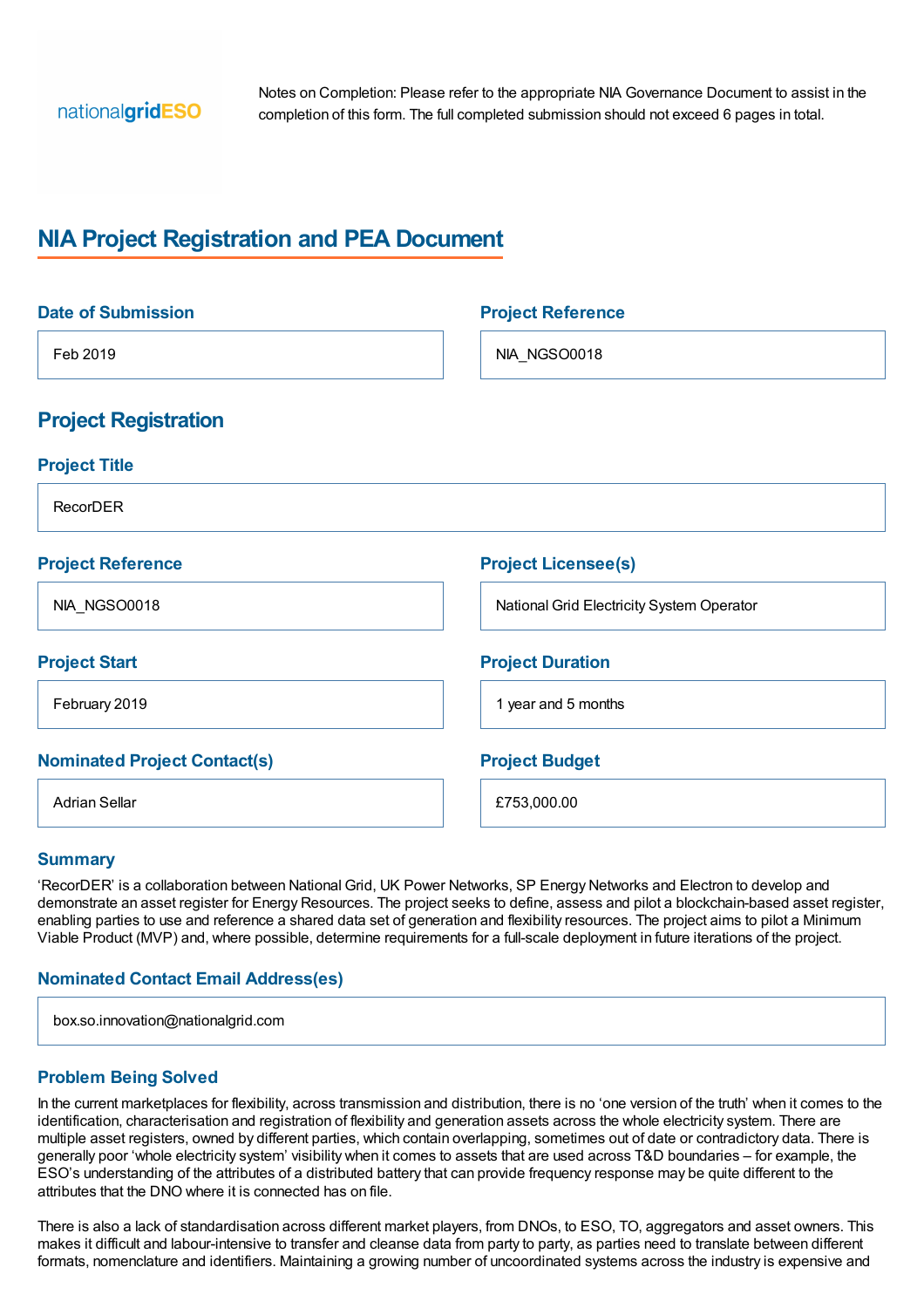inefficient.

This lack of consistency and coordination becomes especially problematic when the same asset is to be traded among different counterparties. When there is no one correct view of the truth, trades become inherently more risky and difficult to enact.

Asset registration and prequalification systems are also not standardised across different procurers of flexibility, which makes life much more difficult for flexibility providers. These legacy processes and systems can be slow and inefficient.

### **Method(s)**

The project will test the initial hypotheses that:

We can unlock more flexibility capacity and better utilise assets by building a shared asset register.

Using blockchain technology to underpin the single system will avoid having to create a monopoly to run the system, will be readily extensible, and will be efficient compared to current systems.

'RecorDER' is a collaboration between National Grid, UK Power Networks, SP Energy Networks and Electron to develop and demonstrate an asset register for Energy Resources building upon the ongoing Open Networks (ON) work on building a single DER register; in particular Product 8, withinON's 2018 WS1 and Product 1 withinON's 2019 WS2 have been evaluating the feasibility of creating a single central resource register for all of GB's generation/storage/demand. The RecorDER project seeks to create a more broadly flexible and integrated 'data permissioning' mechanism for asset registration data, this enables parties to use and reference a shared data set of generation and flexibility resources. This will be done by building a blockchain-based system that enables the creation of a shared asset register between parties. The project aims to pilot a Minimum Viable Product (MVP) and, where possible, determine requirements for a full-scale deployment in future iterations of the project.

**WP1: Requirements & Project Scope**. Utilising ON 2018 WS1 Product 8 and 2019 WS2 Product 1 register data, we will define high-level system architecture, platform governance and undergo a blockchain technology review.

**WP2: Data Compliance & Regulatory Assessment.** We will establish a data compliance working group and liaise with ON Workstream 2 Product 1. The group will leverage ON's work in order to assess legal data compliance and regulatory issues, where a project decision gate will be placed in order to proceed based upon legislative grounds. We will furthermore conduct widespread industry and stakeholder engagement.

**WP3: Data Model & Processing**. Agree, define and publish data storage, organisation, validation, cleansing and processing rules. Map existing data sets and requirements to project defined data structures. Collect agreed asset data. Data permissions structures and systems will also be defined to allow access to relevant data within the asset register.

**WP4: PlatformDevelopment**. Document system architecture and security protocol. Develop blockchain software and data storage mechanism. Develop data deployment tool and platform API. Deploy asset data and test integration with various use cases. Review platform against objectives.

#### **Scope**

The platform will host data on generation and flexibility assets down to 1MW in capacity, on regions (yet to be chosen) of UK Power Networks' and SPEN's networks, as well as transmission generation assets.

The asset characteristics to be stored on the register will be defined in WP1. During this project, only the ESO, UK Power Networks and SPEN will have access to the platform. The use of compiled data post completion will be considered and agreed towards the end of the project.

### **Objective(s)**

At the end of the project, we will understand:

- Whether a shared asset register for flexibility assets will
	- o Enhance whole-electricity-system visibility
	- o Facilitate easier trading of assets across transmission and distribution
	- o Enhance efficiency of data transfer
	- o Improve data quality and accuracy
	- o Enable more efficient and dynamic registration of assets
- Whether a blockchain solution can

o provide a flexible, innovative architecture for a shared asset register o provide a secured validated permissions architecture to manage asset data

What investment and effort will be required to roll out the register across GB

# **Consumer Vulnerability Impact Assessment (RIIO-2 Projects Only)**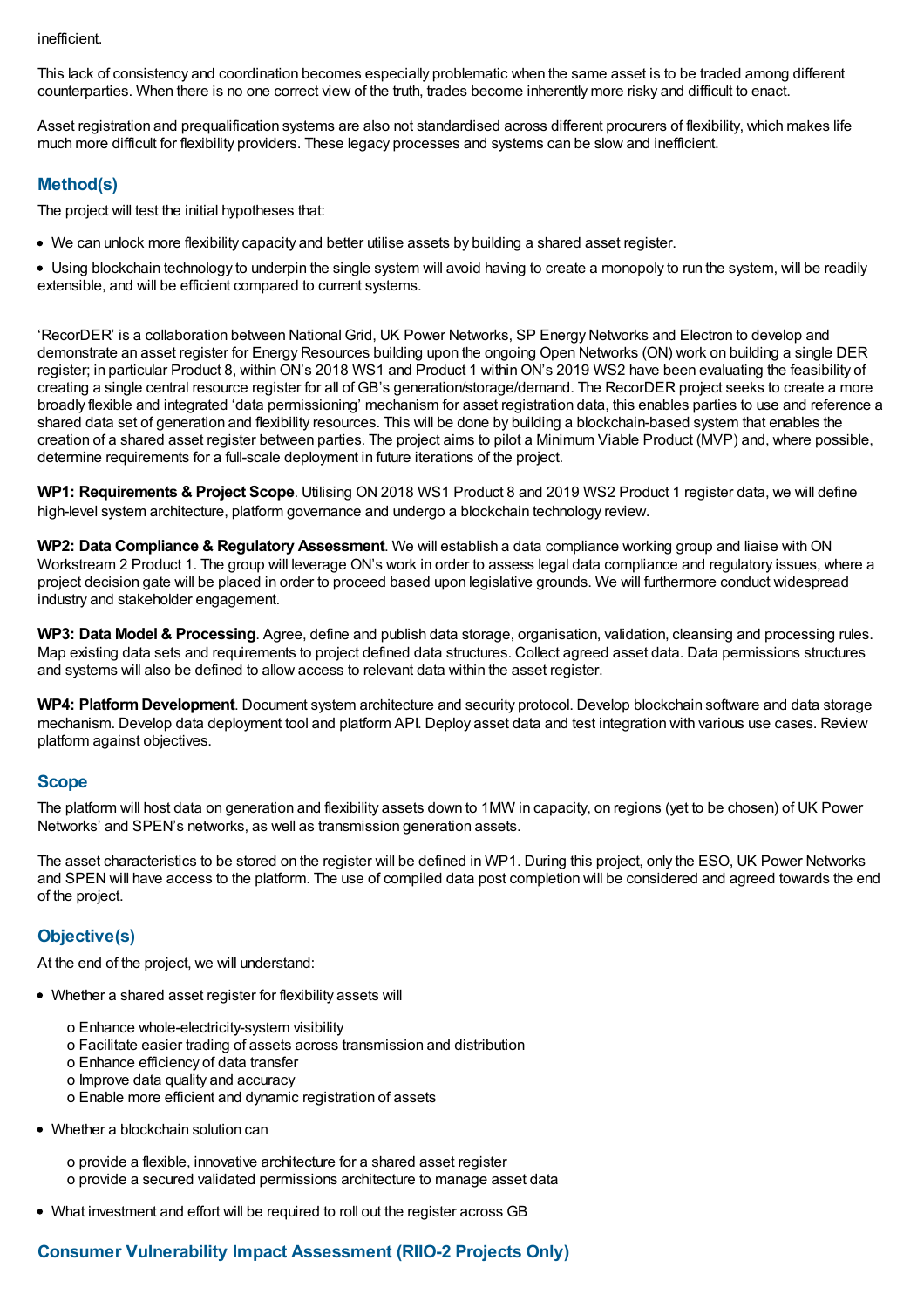- Agreement on system architecture across ESO, DNOs and Open Networks
- Functioning asset register operating on blockchain platform
- Reduced time and effort to populate compared to current processes
- More accurate and up-to-date data than current processes

### **Project Partners and External Funding**

National Grid ESO UK Power Networks **SPEN Electron** 

There is no external funding.

### **Potential for New Learning**

This is the first blockchain-based asset register to be developed inGB across network operators. If successful, the learnings will be disseminated to all Network Operators and the project partners will look to engage all other DNOs as soon as possible.

### **Scale of Project**

This register will capture data for assets above 1MW.

### **Technology Readiness at Start**

TRL3 Proof of Concept

### **Technology Readiness at End**

TRL6 Large Scale

### **Geographical Area**

The geographical regions to be covered will be determined in WP1 of the project.

### **Revenue Allowed for the RIIO Settlement**

None

### **Indicative Total NIA Project Expenditure**

£753,000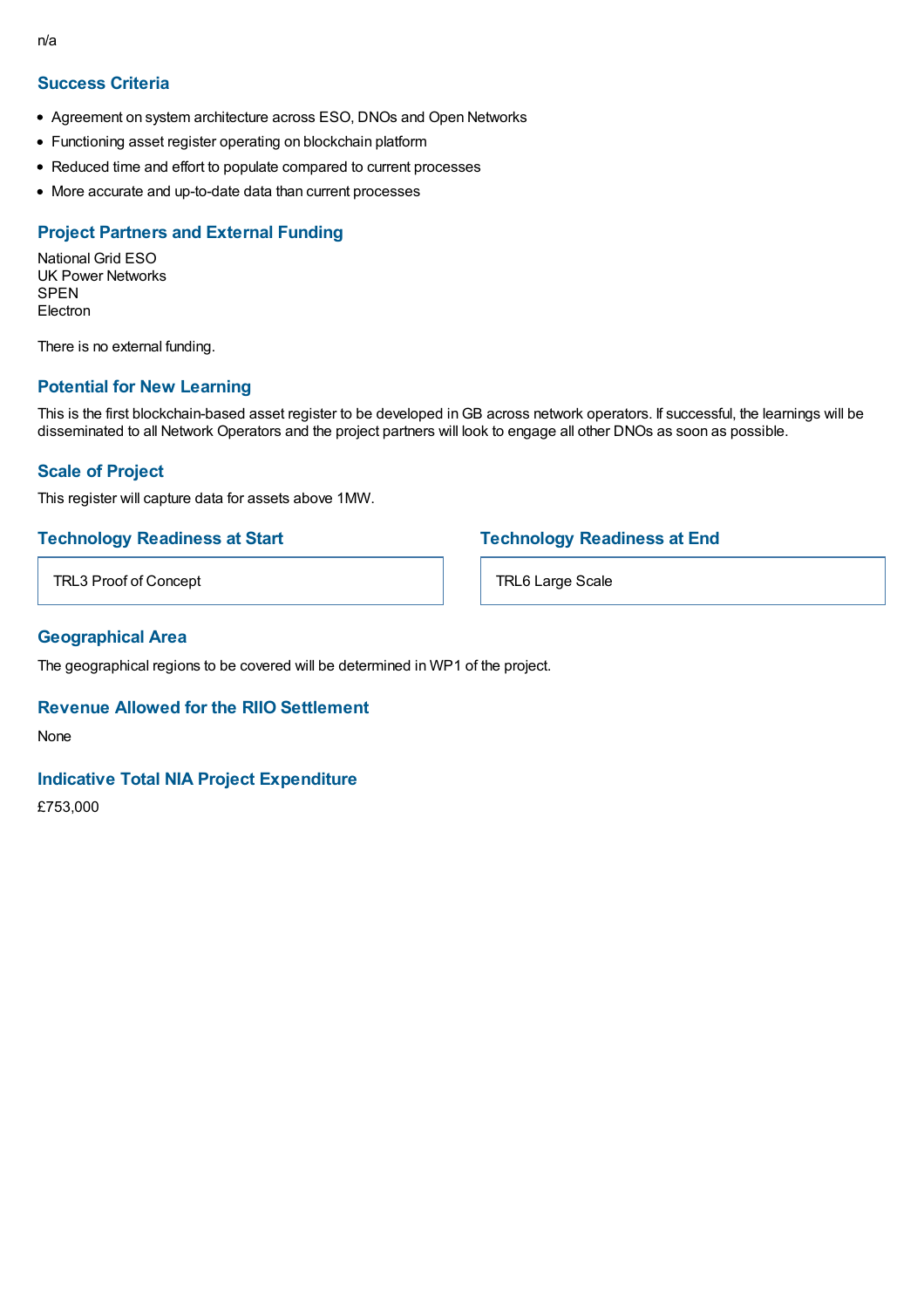# **Project EligibilityAssessment Part 1**

There are slightly differing requirements for RIIO-1 and RIIO-2 NIA projects. This is noted in each case, with the requirement numbers listed for both where they differ (shown as RIIO-2 / RIIO-1).

### **Requirement 1**

Facilitate the energy system transition and/or benefit consumers in vulnerable situations (Please complete sections 3.1.1 and 3.1.2 for RIIO-2 projects only)

Please answer **at least one** of the following:

### **How the Project has the potential to facilitate the energy system transition:**

n/a

### **How the Project has potential to benefit consumer in vulnerable situations:**

n/a

### **Requirement 2 / 2b**

Has the potential to deliver net benefits to consumers

Project must have the potential to deliver a Solution that delivers a net benefit to consumers of the Gas Transporter and/or Electricity Transmission or Electricity Distribution licensee, as the context requires. This could include delivering a Solution at a lower cost than the most efficient Method currently in use on the GB Gas Transportation System, the Gas Transporter's and/or Electricity Transmission or Electricity Distribution licensee's network, or wider benefits, such as social or environmental.

### **Please provide an estimate of the saving if the Problem is solved (RIIO-1 projects only)**

This project is the first phase of a much larger ambition of creating a whole electricity system trading platform. The real financial benefit begins to materialise in later phases. However, the one area where this Asset Register could see immediate benefits is from being able to acquire more accurate data from significant assets thus resulting in:

- 1. A reduction in the time and effort spent gathering, cleansing and processing data. e.g. the ESO currently has ~1 Full-Time Equivalent (FTE) dedicated to managing the Week 24 data transfer process, and ~20FTE days p.a. managing the current register of DG data.
- 2. More accurate energy resource data would result in more accurate modelling and forecasting.
	- a. Long-term modelling of DER for planning and Future Energy Scenario (FES)
	- b. Short-term forecasting of wind, solar and demand

Additional financial benefits will potentially be gained from building on this first phase of the Asset Register:

Creating one version of the truth about flexibility assets between trading counterparties should lower the risk of overlaps and missed trades, lowering the cost of transactions and increasing market liquidity.

The platform could also enable more dynamic portfolio management by flexibility providers and aggregators, which would also contribute towards market liquidity by reducing the overall headroom a provider would need to bid to ensure it will be able to meet its commitments

The development of an open and innovative platform across the industry will stimulate further innovation

### **Please provide a calculation of the expected benefits the Solution**

The ultimate aim of the GB-wide asset register is to unlock more liquidity in the marketplace for balancing and ancillary services, thus lowering the overall market costs on the consumer. At this stage, It is difficult to quantify how much more liquidity could be unlocked from enhanced visibility of assets on the network and how that in turn will impact overall prices.

The reduction of the minimum capacity threshold in the Firm Frequency Response (FFR) market from 5MW to 1MW reduced costs of FFR by ~50% by increasing the number of providers by 800%. While this is a unique and specific example, there can be parallels drawn to other ancillary services markets, as well as the Balancing Mechanism.

The ESO spends roughly £400m in the Balancing Mechanism per annum. Currently, the ESO can find it difficult to utilise aggregated DERs, as it is unclear whether individual assets sit in an area where there is a constraint. Therefore, a transmission asset is often utilised instead, even if more expensive. Giving the ESO visibility over where each DER is will enable it to dispatch aggregated BM units with more confidence.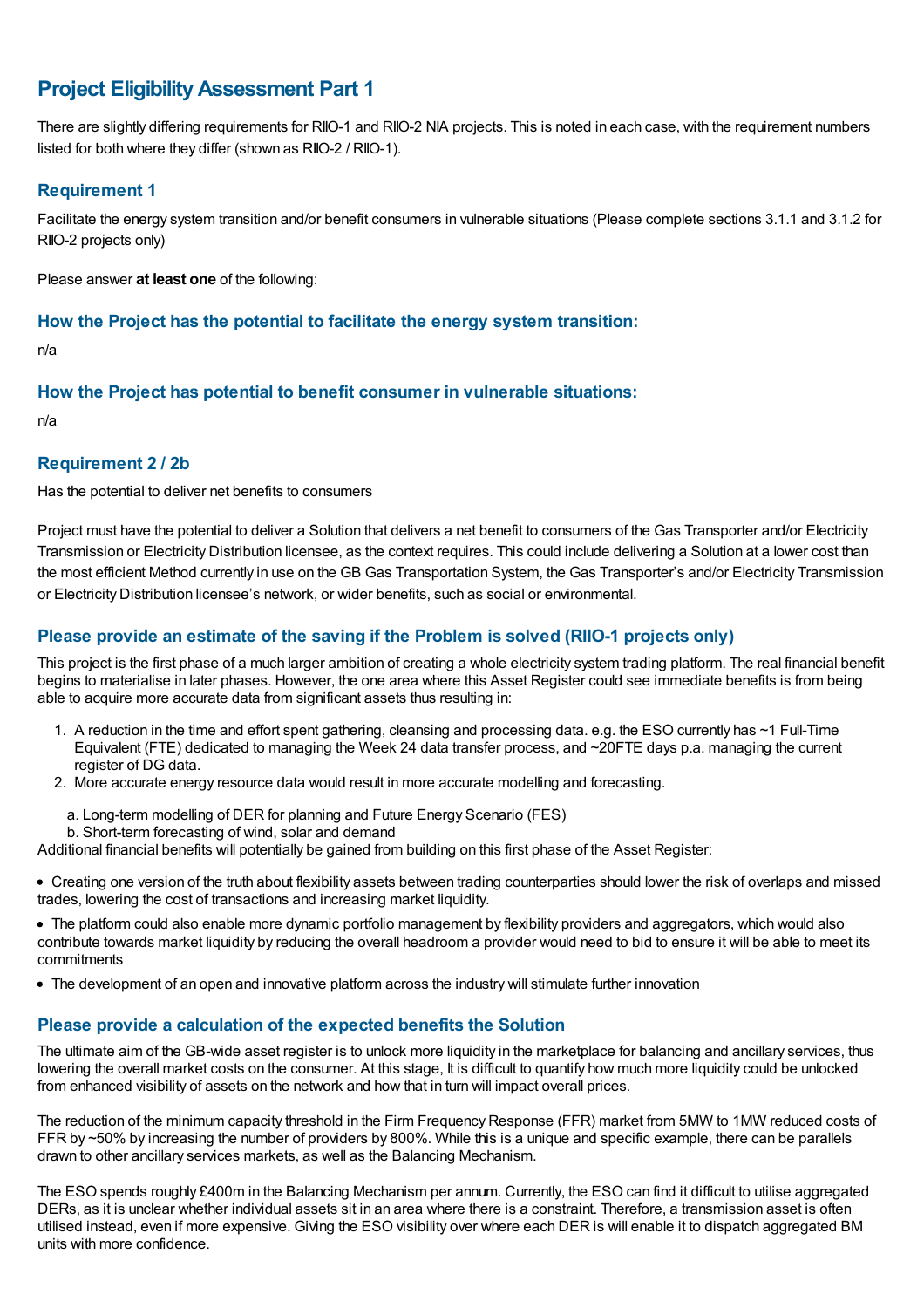Conservatively, the added competition this would unlock in the BM would save  $\geq$ £4m (1% of BM costs) (so £400m - £396m) per annum. This is also applicable to a DSO driven market where transmission connected generation will be visible to DSOs to procure services at competitive costs should this be practical.

However, these benefits would only be realised once the proof of concept of this project was expanded across all of GB.

### **Please provide an estimate of how replicable the Method is across GB**

This concept could be replicated across all DNO regions, indeed that is the ultimate aim.

#### **Please provide an outline of the costs of rolling out the Method across GB.**

A full national rollout would cost an estimated £2.5M, based on a large team (~20 people) working for a year to deliver. This high-level estimate will be refined during the course of the project.

### **Requirement 3 / 1**

Involve Research, Development or Demonstration

A RIIO-1 NIA Project must have the potential to have a Direct Impact on a Network Licensee's network or the operations of the System Operator and involve the Research, Development, or Demonstration of at least one of the following (please tick which applies):

 $\nabla$  A specific piece of new (i.e. unproven in GB, or where a method has been trialled outside GB the Network Licensee must justify repeating it as part of a project) equipment (including control and communications system software).

A specific novel arrangement or application of existing licensee equipment (including control and/or communications systems and/or software)

A specific novel operational practice directly related to the operation of the Network Licensees system

 $\Box$  A specific novel commercial arrangement

RIIO-2 Projects

 $\Box$  A specific piece of new equipment (including monitoring, control and communications systems and software)

 $\Box$  A specific piece of new technology (including analysis and modelling systems or software), in relation to which the Method is unproven

 $\Box$  A new methodology (including the identification of specific new procedures or techniques used to identify, select, process, and analyse information)

 $\Box$  A specific novel arrangement or application of existing gas transportation, electricity transmission or electricity distribution equipment, technology or methodology

 $\Box$  A specific novel operational practice directly related to the operation of the GB Gas Transportation System, electricity transmission or electricity distribution

 $\Box$  A specific novel commercial arrangement

### **Specific Requirements 4 / 2a**

**Please explain how the learning that will be generated could be used by the relevant Network Licensees**

n/a

### **Or, please describe what specific challenge identified in the Network Licensee's innovation strategy that is being addressed by the project (RIIO-1 only)**

n/a

Has the Potential to Develop Learning That Can be Applied by all Relevant Network Licensees

#### **Is the default IPR position being applied?**

**Ves** 

# **Project EligibilityAssessment Part 2**

#### **Not lead to unnecessary duplication**

A Project must not lead to unnecessary duplication of any other Project, including but not limited to IFI, LCNF, NIA, NIC or SIF projects